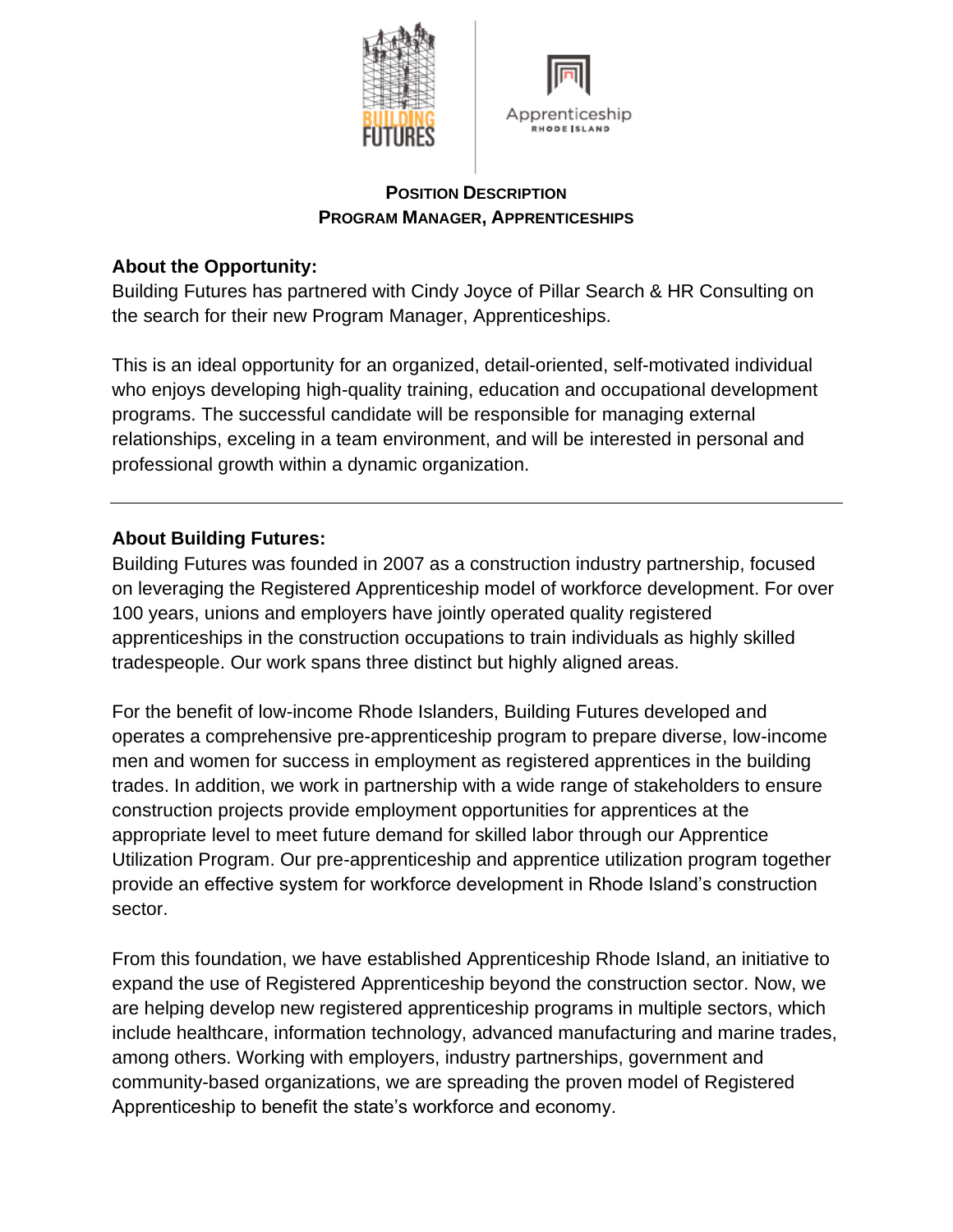Building Futures has an annual budget of \$2.5 million and a team of 16.5 FTE's. The organization is poised to grow to 25 employees in the coming years.

#### **Position Details:**

The Program Manager, Apprenticeships is responsible for developing innovative Registered Apprenticeship (RA) programs in partnership with employer and/or industry sponsors. In addition, this position is responsible for providing on-going technical assistance, strategic guidance, and operational support for developed RAPs to ensure quality operation. This position will also serve as a liaison with institutes of higher education, to integrate Registered Apprenticeship career pathways with credit-bearing related instruction.

This is a full-time, hybrid role reporting to the Executive Director of Building Futures. The salary range is \$75K-\$85K.

As a key member of Building Futures' team, the position is responsible for coordinating outcomes and deliverables for the agency's overall programmatic, educational, and policy efforts. In partnership with the Apprenticeship Systems Manager, this position will be responsible for developing RA program standards for registration, ensuring data integrity, and ensuring all RA programs comply with state standards. While RAP development is the primary focus, this position will also assist external entities develop high quality pre-apprenticeship programs<sup>1</sup> with a wide range of partners and employers in many industries and sectors. Specific responsibilities include:

Apprenticeship/Pre-Apprenticeship Program Development

- Support partners and employers in developing and implementing high-quality registered apprenticeship or pre-apprenticeship programs that address identified workforce development needs, with a focus on creating career pathways for underserved populations
- Facilitate the design of structured on-the-job learning (OJL) that leverages experiential learning to teach specific occupational competencies during productive, full-time employment
- Facilitate the design of related technical instruction (RTI) that complements and enhances the OJL program in the classroom, to teach occupational theory, coursework and/or required certifications for the apprentice
- Leverage OJL and RTI to provide college credit towards degree and/or certification obtainment from institutes of higher education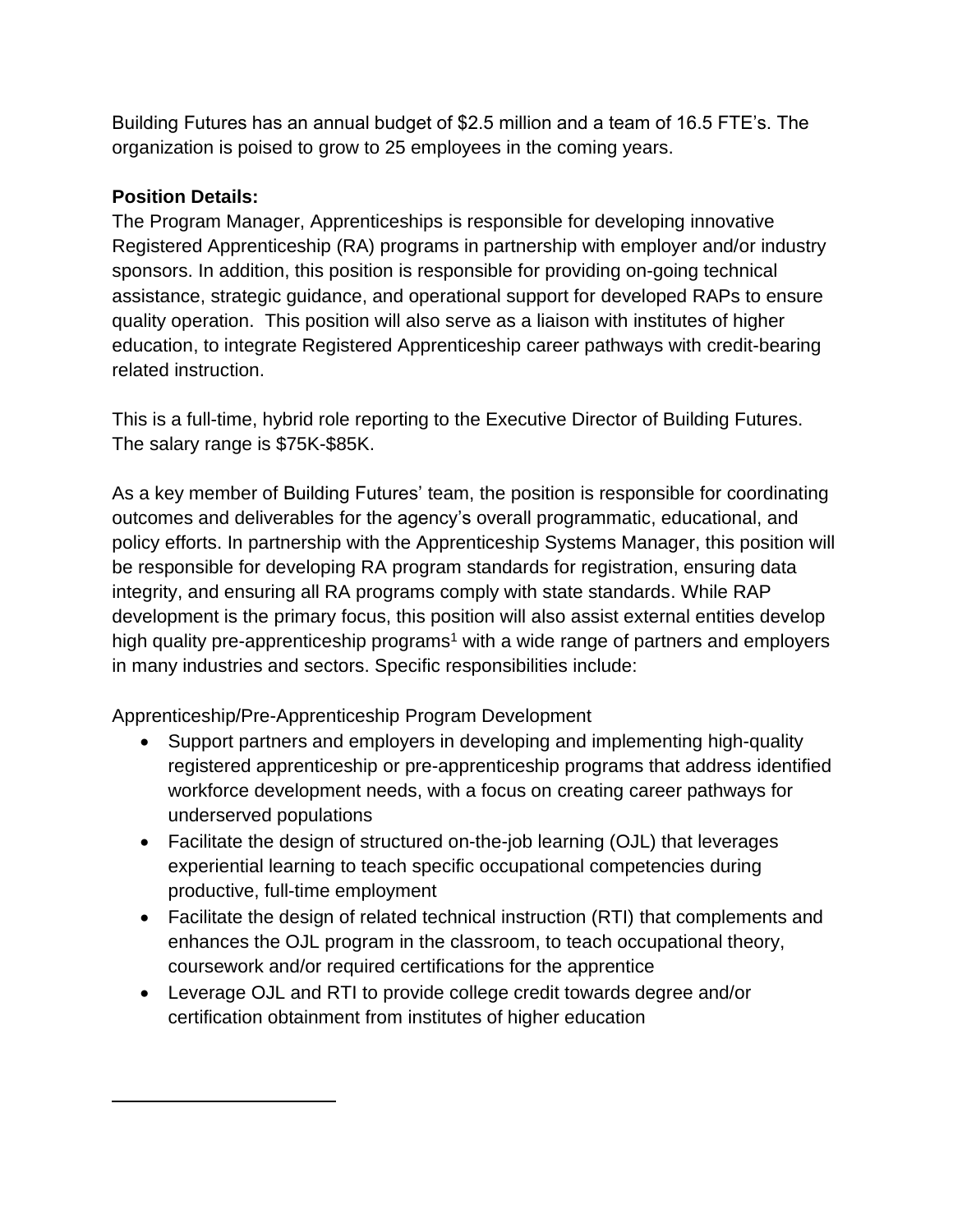Partner Relations/Technical Assistance

- Provide ongoing technical assistance to Registered Apprenticeship Program sponsors (employers, employer associations and/or unions) and other RA partners to ensure seamless and effective program implementation and quality
- Build long-standing employer and partner relationships through the provision of outstanding customer service and demonstrated results
- Promote Registered Apprenticeship to employers/partners with a goal of expanding the RA programs across growing industries/sectors of Rhode Island and supporting the RA model
- Develop/write program design into required RA Program Standards and facilitate registration

Program Operations

- Participate in information gathering and writing of required grant reporting and monitoring
- Participate in agency-wide initiatives related to RA
- Support communications and marketing efforts, including engaging in interviews, writing stories and blogs, obtaining photographs and other related activities utilizing social media and traditional outlets
- Support the planning and implementation of promotional events, including National Apprenticeship Week activities, such as: panel discussions, proclamations and news releases
- Represent Building Futures at public events, task forces and other external committees and activities, as needed

Other Duties as Assigned.

### **Qualifications:**

- A minimum of 3-5 years in program design, with a preference for experience in designing and/or implementing educational/occupational training programs and/or employer-driven education
- Experience in an educational or non-profit setting, preferred
- Strong organizational and communication (oral and written) skills required, including expertise in skilled facilitation
- Strong analytical and critical thinking skills required
- Ability to prioritize multiple competing tasks and activities

### **Additional Information:**

Building Futures' office is in downtown Providence, RI.